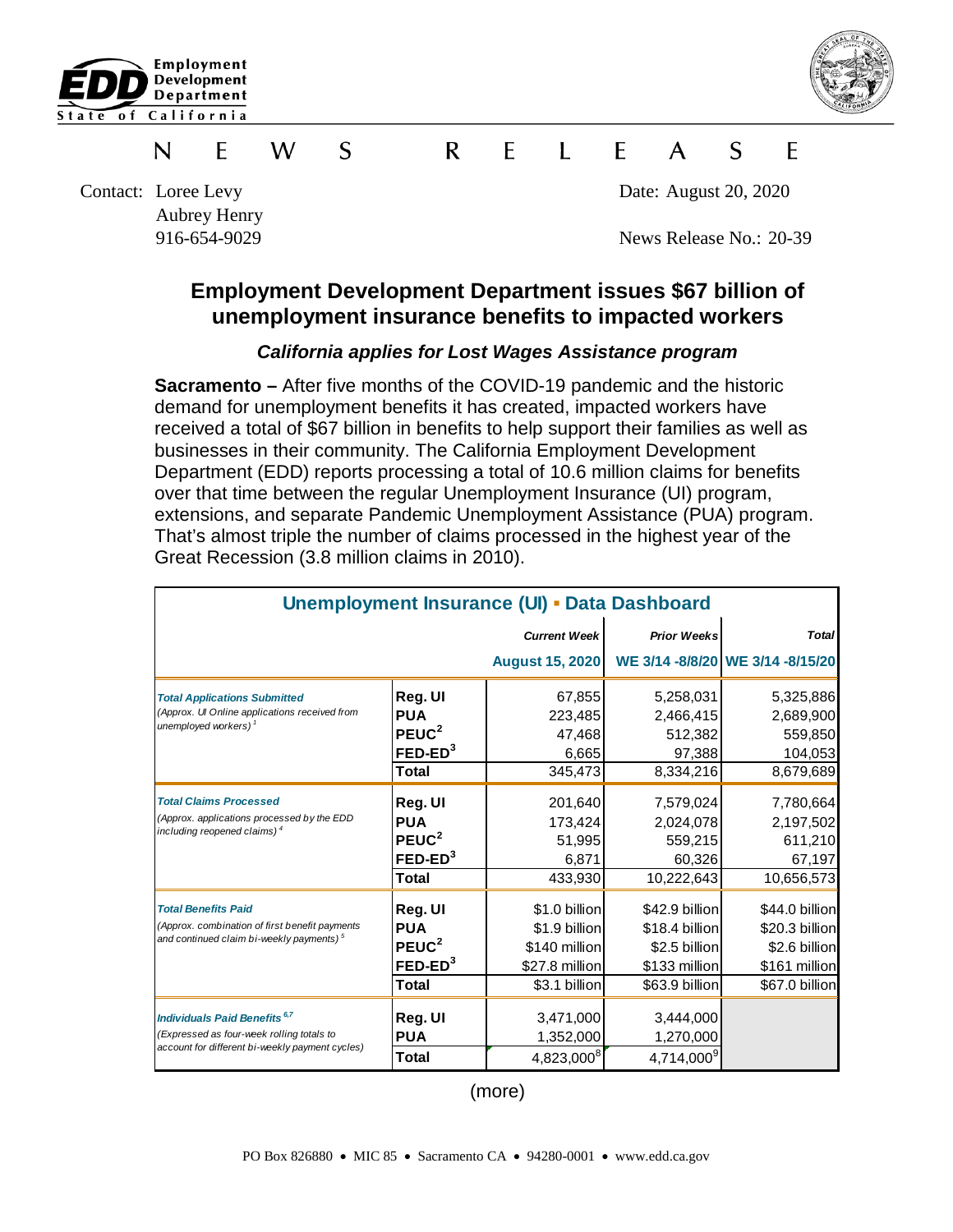*1.The Pandemic Unemployment Assistance (PUA) was implemented in California on April 28, 2020. This data includes new initial claims only.*

*2.The Pandemic Emergency Unemployment Compensation (PEUC) was implemented in California on May 27, 2020. PEUC claims are an extension of a regular UI claim. For the week ending August 8, 2020, (PEUC) total weeks claimed was 290,941.*

*3. FED-ED was implemented in California on July 1, 2020. FED-ED claims are an extension of a regular UI claim.* 

*4.Claims processed through UI Online, along with about 5% of claims that arrive via paper of phone. This accounts for claims received in the current week as well as past weeks. The data also includes additional claims or claims that are re-opened when there is a break in certifying for benefits, for example when the claimant may return to work but then later come back to collect benefits on their initial claim.The total claims processed from 3/14 - 8/15/20 may include multiple claims from the same applicant.* 

*5. Includes \$600 federal stimulus payments EDD adds to each week of regular UI, PUA, PEUC, and FED-ED benefits. Regular UI benefits are paid out of California's UI Trust Fund with contributions from employers, PUA, PEUC, FED-ED and the \$600 federal stimulus payments are paid for by the federal government. The Total Benefits Paid may not add up due to the rounding data.* 

*6. Counts include individuals claiming regular UI, PEUC, and FED-ED benefits. If an individual claims a regular UI benefit, PEUC, or FED-ED benefit in a four-week rolling time period, they are only counted once.* 

*7. Four-week rolling totals accommodate for numerous variables that dictate what claimants receive benefits in any given bi-weekly period. Data excludes claimants were who fully employed, disqualified or had excessive earnings that would disqualify them for a week of benefits.*

*8. Four-week rolling total between week-ending July 25th and week-ending August 15th, 2020.*

*9. Four-week rolling total between week-ending July 18th and week-ending August 8th, 2020.*

## **Status of federal stimulus payment for unemployment benefits**

California submitted an application this week to participate in the Lost Wages Assistance (LWA) program. If approved by the Federal Emergency Management Agency (FEMA), it would provide a supplemental payment of \$300 per week for a limited period of time for claimants who are currently eligible to receive at least \$100 per week in benefits, and who have provided a self-certification that they are unemployed or partially unemployed due to disruptions caused by COVID-19. Updates will be provided when they become available.

In the meantime, the prior \$600 stimulus payment is still available to claimants with any eligible weeks of benefits between March 29 and July 25, even if those payments are processed at a later date. Otherwise, weekly benefit payments without the stimulus can continue to be made on all regular UI, Pandemic Emergency Unemployment Compensation (PEUC) or FED-ED extensions, or PUA claims in which individuals meet bi-weekly eligibility requirements.

#### **Customer service updates**

The EDD continues to enhance all customer service channels to ensure impacted workers receive updates on their claims and get the assistance they need.

• **Text messages** – The EDD has sent 10.6 million text messages to more than 3.6 million people since initiating text alerts in May, which inform claimants about key developments on their unemployment claims. Messages include notifying claimants when their claim is being processed as well as when their first payment has been issued. Other texts alert claimants when they will need to provide additional documentation to verify their identity, as well as when those documents have been processed.

(more)